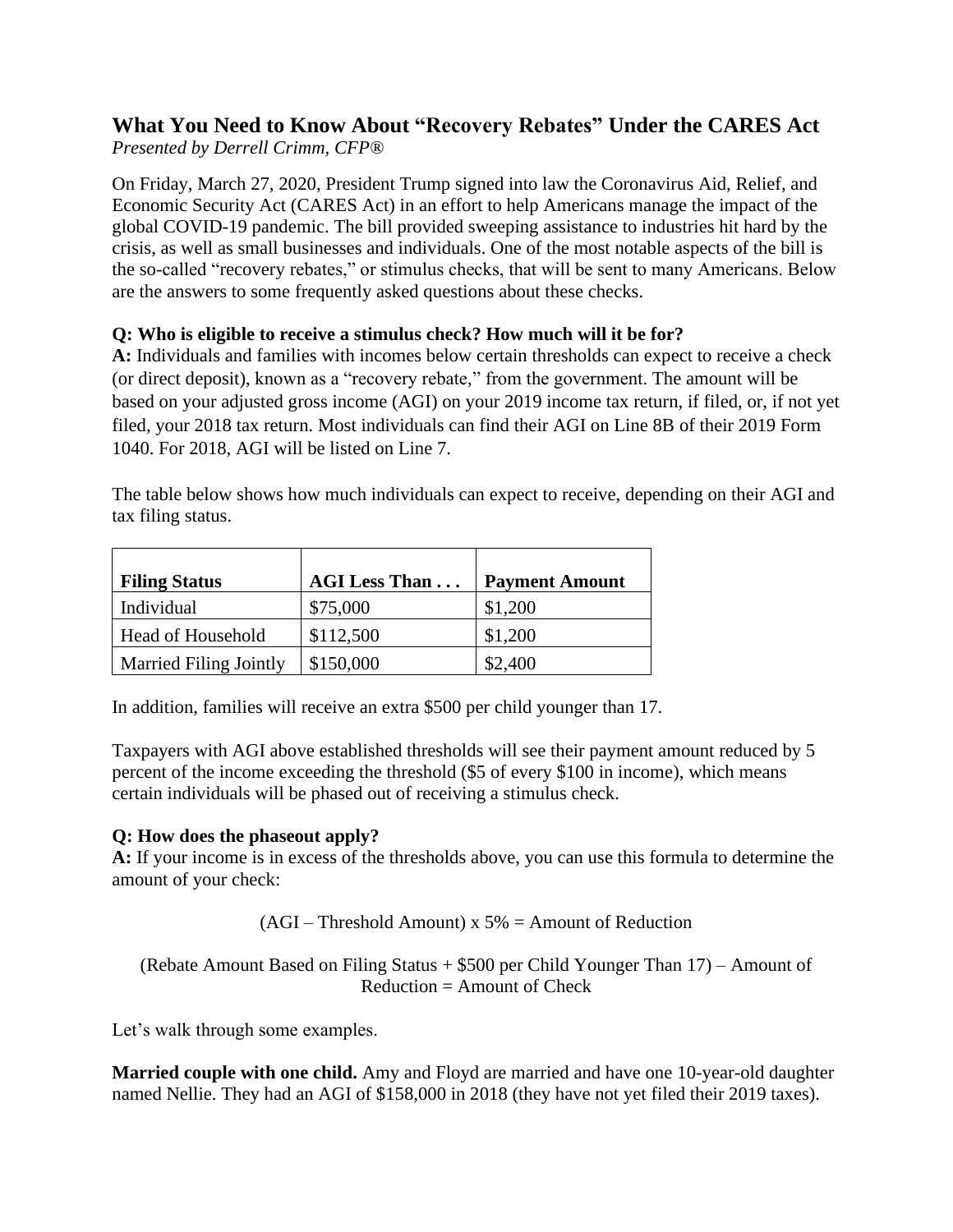Because Amy and Floyd file jointly, the income threshold applied to them is \$150,000. The following steps break down how the amount Amy and Floyd will receive is determined:

- 1. Take their AGI of \$158,000 and subtract the threshold amount of \$150,000 for an excess of \$8,000.
- 2. Multiply that \$8,000 by 5 percent for a total reduction of \$400. They are eligible for a rebate of \$2,400, plus \$500 for Nellie, for a total of \$2,900.
- 3. Subtract their reduction of \$400 from \$2,900 for a check in the amount of \$2,500.

**Married couple with multiple children.** Martin and Elizabeth are married and have three children: Ryann (6), Bryce (9), and Cody (17). They have already filed their taxes for 2019 and had an AGI of \$158,000.

The income threshold applied to Martin and Elizabeth is \$150,000. So, as with Amy and Floyd, the threshold amount of \$150,000 is subtracted from their AGI of \$158,000 for an excess of \$8,000. Then, that \$8,000 is multiplied by 5 percent for a total reduction of \$400. In this case, Martin and Elizabeth are eligible for a rebate of \$2,400 plus \$500 each for Bryce and Ryann (Cody is 17 and therefore does not qualify) for a total of \$3,400. Their reduction amount of \$400 is subtracted from \$3,400, leaving Martin and Elizabeth with a rebate check of \$3,000.

From this example, you can see that the flat reduction of 5 percent of the excess income means that for families with more children, the total phaseout range will be much higher.

**Head of household with a dependent.** Heather files as head of household and claims her brother Sid (age 20) as a dependent. Heather has filed her taxes for 2019 and had an AGI of \$136,500.

The income threshold applied to Heather is \$112,500, which is subtracted from her AGI of \$136,500 for an excess of \$24,000. That \$24,000 is multiplied by 5 percent for a total reduction of \$1,200. Heather is only eligible for a \$1,200 rebate—because her dependent is a sibling, rather than a child, she cannot receive the additional \$500 rebate. In addition, because Sid is being claimed as a dependent on Heather's return, he is not eligible for a rebate on his own. As such, Heather will not receive a stimulus check, nor will Sid.

#### **Q: What if I am retired and all of my income is from social security?**

**A:** For individuals who receive social security benefits and do not file taxes, the government will use information from their social security statement to determine eligibility.

#### **Q: What if my income is low enough that I do not typically file taxes?**

**A:** For many Americans not on social security who also do not file income tax returns, the IRS has established a website that allows individuals to provide their payment information: [www.irs.gov/coronavirus/economic-impact-payments.](http://www.irs.gov/coronavirus/economic-impact-payments)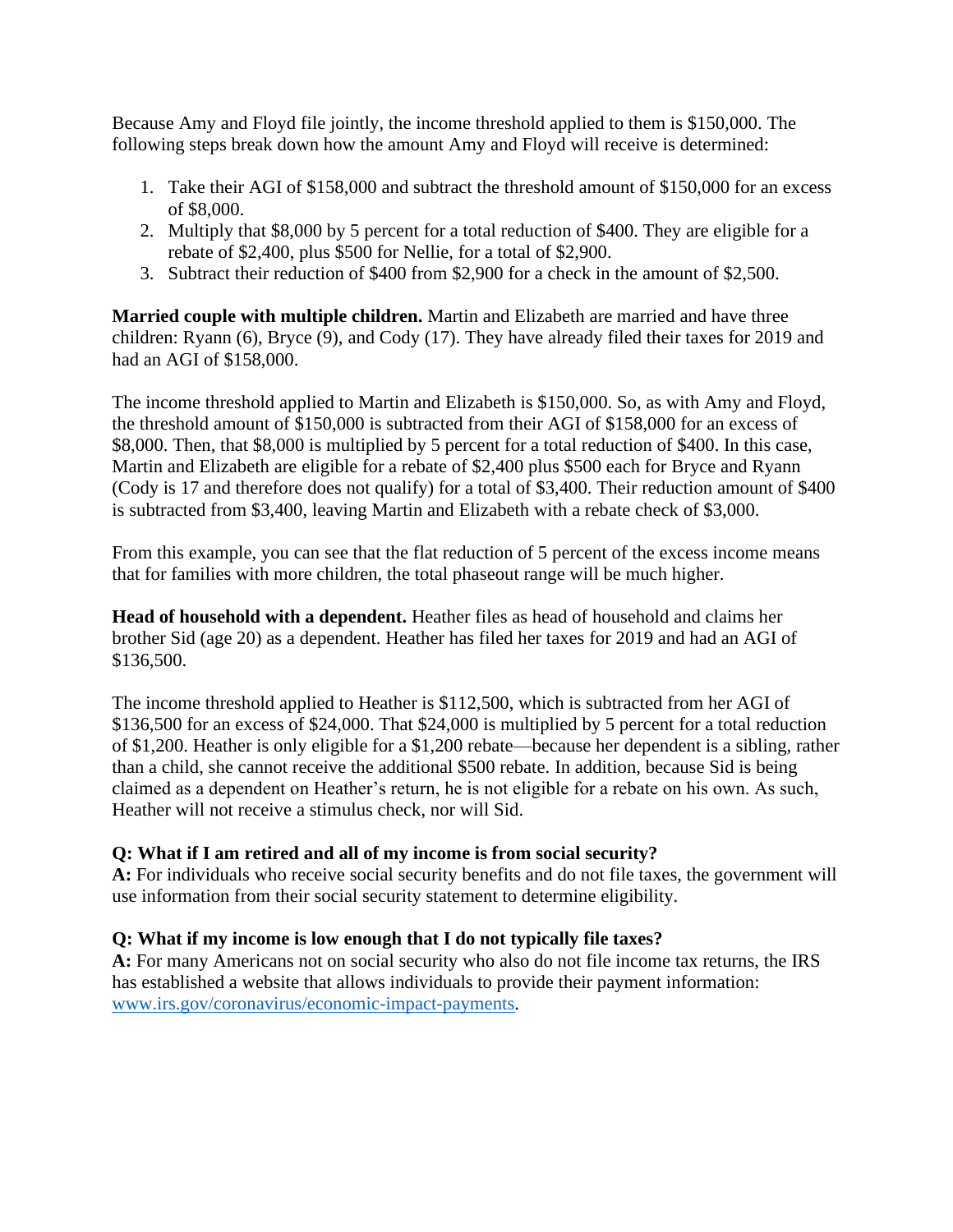#### **Q: How and when will I receive the funds?**

**A:** Some stimulus payments are set to begin paying out as early as mid-April, but final distribution of all stimulus payments could extend into the summer or early fall, by some reports.

Individuals who have their bank information on file with the IRS for refunds or payments will receive their stimulus checks via direct deposit, as will those individuals who receive a social security payment via direct deposit. For all others, checks will be sent via mail, or the individual may provide direct deposit information via the IRS website: [www.irs.gov/coronavirus/economic](http://www.irs.gov/coronavirus/economic-impact-payments)[impact-payments.](http://www.irs.gov/coronavirus/economic-impact-payments)

#### **Q: Should I wait to file my taxes as a result of the stimulus checks?**

**A:** The answer depends on which filing year (2018 or 2019) will provide you with a better stimulus check. For individuals who would be subject to the phaseouts based on their 2018 return, or those who began claiming a child as a dependent in 2019, it will likely be preferable to file their 2019 return, so that their check is based on the best possible circumstances.

The Treasury department has not provided a cutoff date as to when 2019 returns must be filed in order to be used for the stimulus check. So if your 2019 return would yield a higher check, it is best to file as soon as possible, despite the fact that the filing deadline has been extended to July 15. Conversely, for those taxpayers whose 2018 return would yield a better stimulus check, it may be preferable to delay filing until closer to the new deadline, provided that your state income tax return is not due earlier.

#### **Q: Will I owe income taxes on my stimulus check?**

**A:** No.

**Q: If I have an unpaid tax bill, will I still be able to receive a check? A:** Yes.

## **Q: If my income tax refunds are being garnished for a student loan payment, will I still receive a check?**

**A:** Yes.

#### **Q: If I owe child support, will I receive a check?**

**A:** You may not. If you have past-due child support payments, and your state has reported those past-due payments to the Treasury Department, you will not receive a stimulus check.

#### **Stay Up to Date**

The stimulus bill provides wide-ranging assistance to individuals and businesses that have been or will be negatively affected by the COVID-19 pandemic. This crisis is causing unprecedented interruption in people's lives and in the economy, so it's possible further legislative action and government intervention may be forthcoming. Be sure to connect with your tax professional for a greater understanding of how the CARES Act may affect you.

*This material has been provided for general informational purposes only and does not constitute either tax or legal advice. Although we go to great lengths to make sure our information is accurate and useful, we recommend you consult a tax preparer, professional tax advisor, or lawyer.*